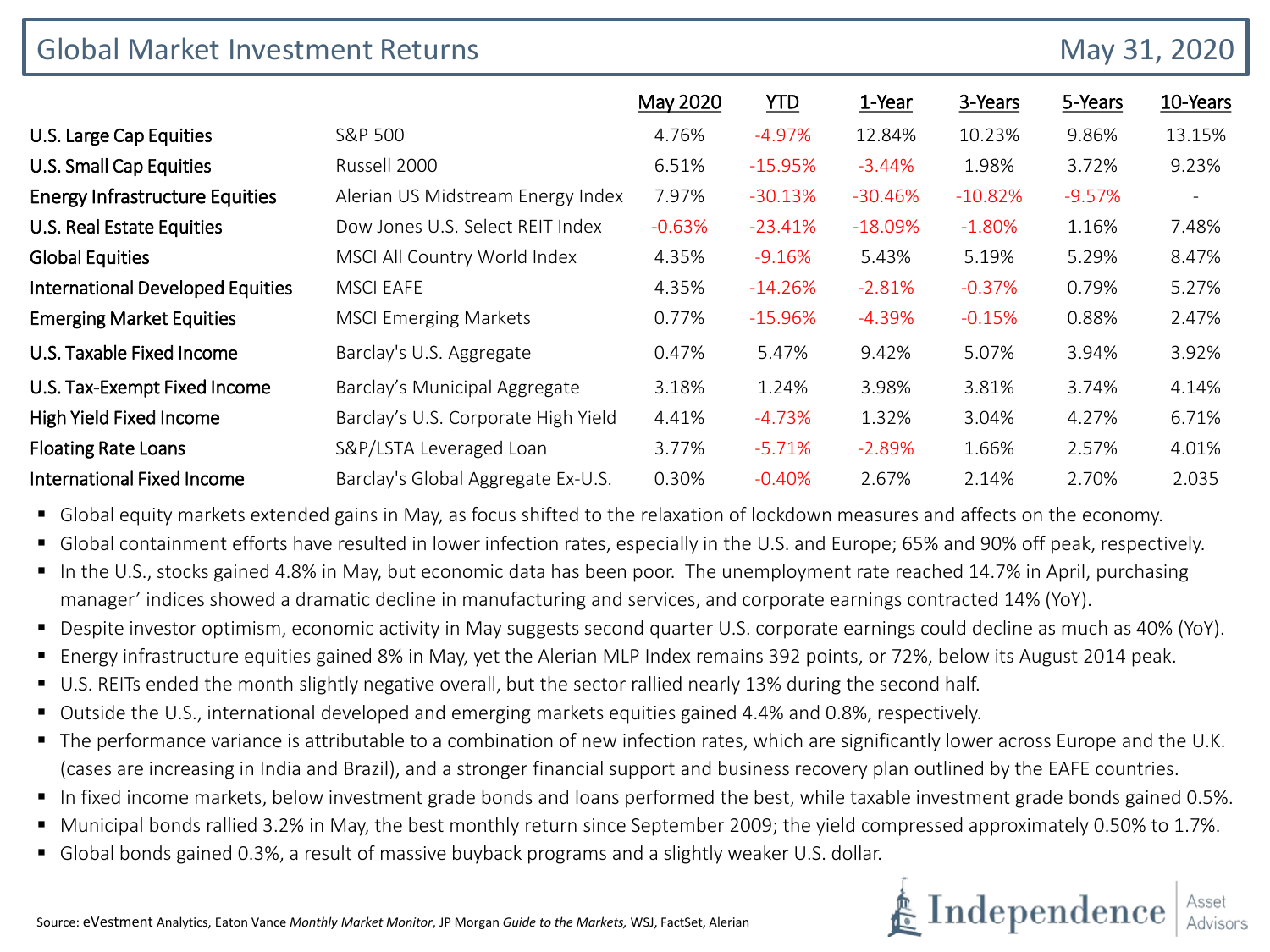#### Economic Update

- The U.S. dollar weakened 3.0% against the Canadian dollar in May.
- Amid the replacement of Stephen Poloz by Tiff Macklem on June 2<sup>nd</sup>, the duo released a joint policy statement suggesting that the worst of the COVID-19 crisis is over, and that Canadian policymakers would be actively shifting focus to support an economic recovery.
- The Bank of Canada will continue to support the economy via large-scale asset purchases, with the intention of increasing or decreasing monetary policy support in an effort to achieve the inflation target.
- The Bank of Canada maintained its benchmark interest rate at 0.25%, citing an avoidance of its "worst case scenario" in April.
- GDP was 2.1% lower in the first quarter and is estimated to be 10-20% lower in the second quarter; this is slightly better than forecast.

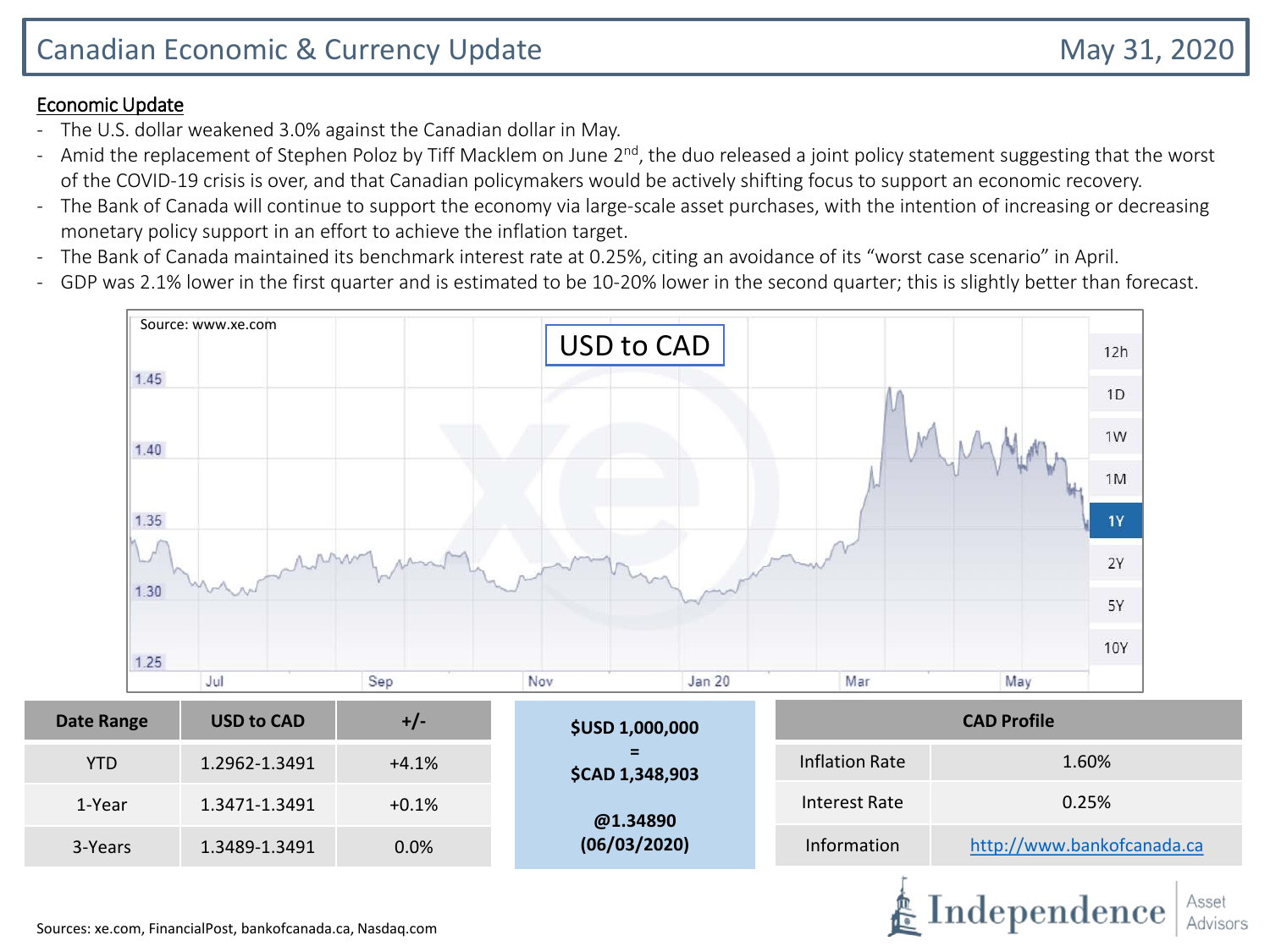## Copper Price History & Outlook May 31, 2020

The larger chart below shows the historical daily COMEX copper price, which is displayed in U.S. dollars per pound.

The chart embedded in the bottom left hand corner provides a zoomed-in image of the 2020 TYD copper price movement. The current price of copper, as of June 3, 2020, is \$2.49 per pound. Copper began the year priced at \$2.80 per pound, before falling 25%, or \$0.70 per pound, to 2.10% on March 23, 2020. The commodity has recovered 19%, or \$0.39, since the March low.



### Copper Price Outlook

The rebound in copper extended into May, with the commodity gaining nearly \$0.40 per pound since the March low.

The rebound aligns with the rapid recovery of global stock markets, and has also been driven by broad investor optimism and massive fiscal and monetary stimulus from China, the commodity's top consumer.

According to metals analysts at Bank of America, while demand for copper has collapsed due to the global nonessential business lockdowns, a rebound of activity in China has been a positive sign.

BofA suggests global copper consumption could contract by 18% year-on-year in 2020, if global GDP drops by 4.2% year-on-year, which is the base case of the firm's economics.

On Friday, May 29<sup>th</sup>, Bank of America analysts increased their price forecast for copper in 2020 by 5.4%.